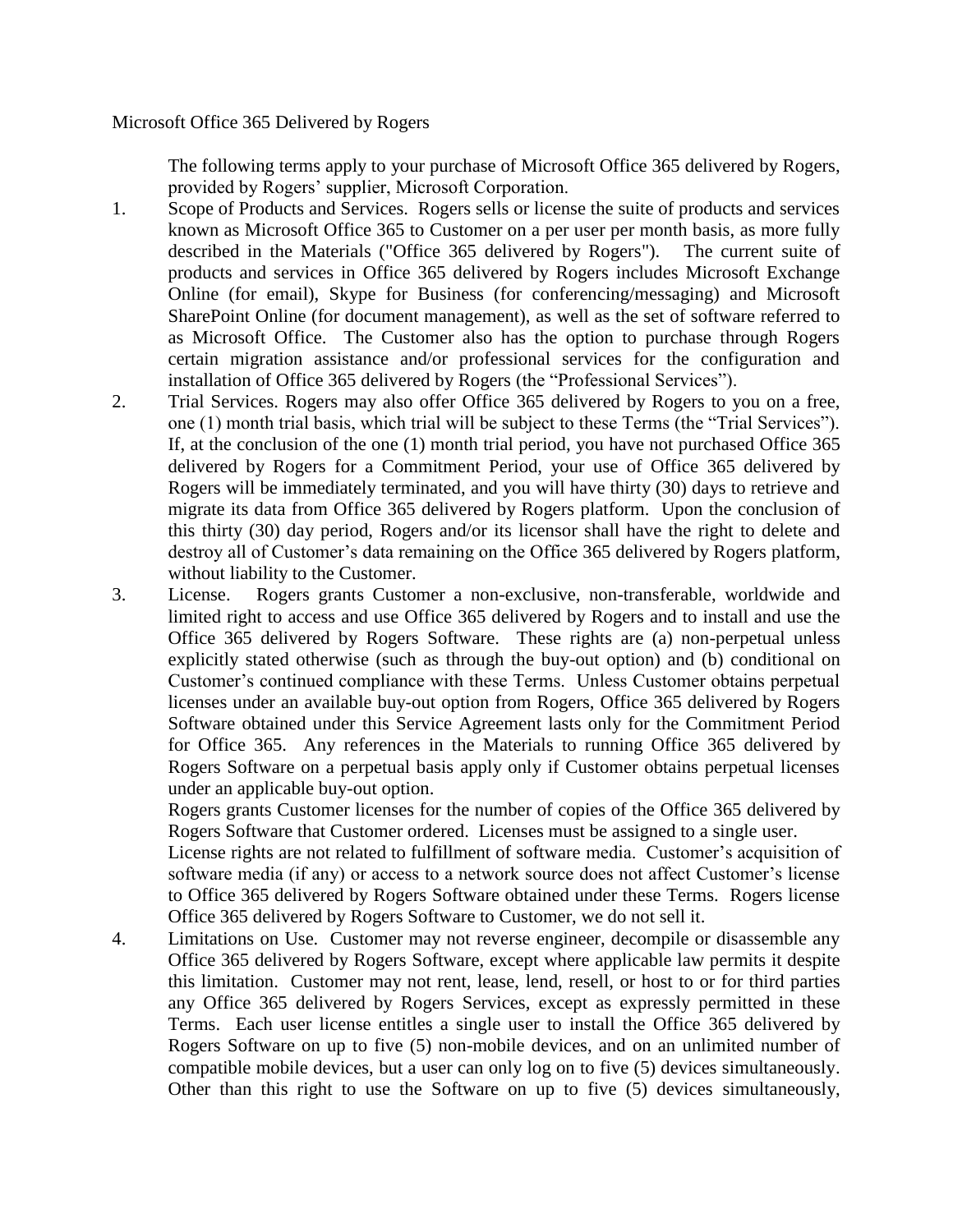Customer may not separate and use the components of Office 365 delivered by Rogers on multiple computers, upgrade or downgrade components at different times, or transfer components separately, except as provided in these Terms. In downloading or using Office 365 delivered by Rogers, Customer may require certain hardware and may utilize certain bandwidth, for which the cost and responsibility will be borne entirely by the Customer.

5. Non-Office 365 by Rogers Software. Customer is solely responsible for any non-Office 365 delivered by Rogers software that it installs or use with Office 365 delivered by Rogers. Rogers is not a party to and is not bound by any terms governing Customer's use of non-Office 365 delivered by Rogers software. Without limiting the foregoing, non-Office 365 delivered by Rogers software or scripts linked to or referenced from any Office 365 delivered by Rogers website, are licensed to Customer under the open source licenses used by the third parties that own such code, not by Rogers.

If Customer installs or uses any non-Office 365 delivered by Rogers software with Office 365, Customer directs and controls the installation in and use of such software in Office 365 through its actions (e.g., through Customer's use of application programming interfaces and other technical means that are part of Office 365). Rogers will not run or make any copies of such non-Office 365 delivered by Rogers software outside of its relationship with Customer.

If Customer installs or uses any non-Office 365 delivered by Rogers software with Office 365 delivered by Rogers, it may not do so in any way that would subject Rogers' or its licensor's intellectual property or technology to obligations beyond those included in these Terms.

6. Supplemental Software. To enable optimal access and use of certain Office 365 delivered by Rogers Services, Customer may need to install Supplemental Software. Customer may use Supplemental Software only to support the applicable Office 365 delivered by Rogers Services.

Rogers may check the version of the Supplemental Software Customer is using and recommend or download updates, with or without notice, to Customer's devices. Failure to install updates may affect Customer's ability to use certain functions of the Office 365 delivered by Rogers Services. Customer's right to use the Supplemental Software ends when its right to use Office 365 delivered by Rogers ends or when Office 365 delivered by Rogers is updated and the Supplemental Software no longer supports it, whichever comes first. Customer must uninstall the Supplemental Software when its right to use it ends. Rogers may also disable it at that time.

- 7. Right to re-image. In certain cases, Customer may re-image a software product on a device by using the Office 365 delivered by Rogers Software. Customer may use the Software provided to it pursuant to these Terms provided that:
	- (a) it has a valid license for each copy of the Software product that is re-imaged;

(b) the Office 365 delivered by Rogers Software, language, version, and components are identical to the software product, language, version, and all components they replace and the number of instances of the re-imaged software product permitted remains the same;

(c) except for copies of an operating system and copies of software product licensed under another Microsoft program, the Office 365 delivered by Rogers Software type (e.g., upgrade or full license) is identical to the software product type being re-imaged;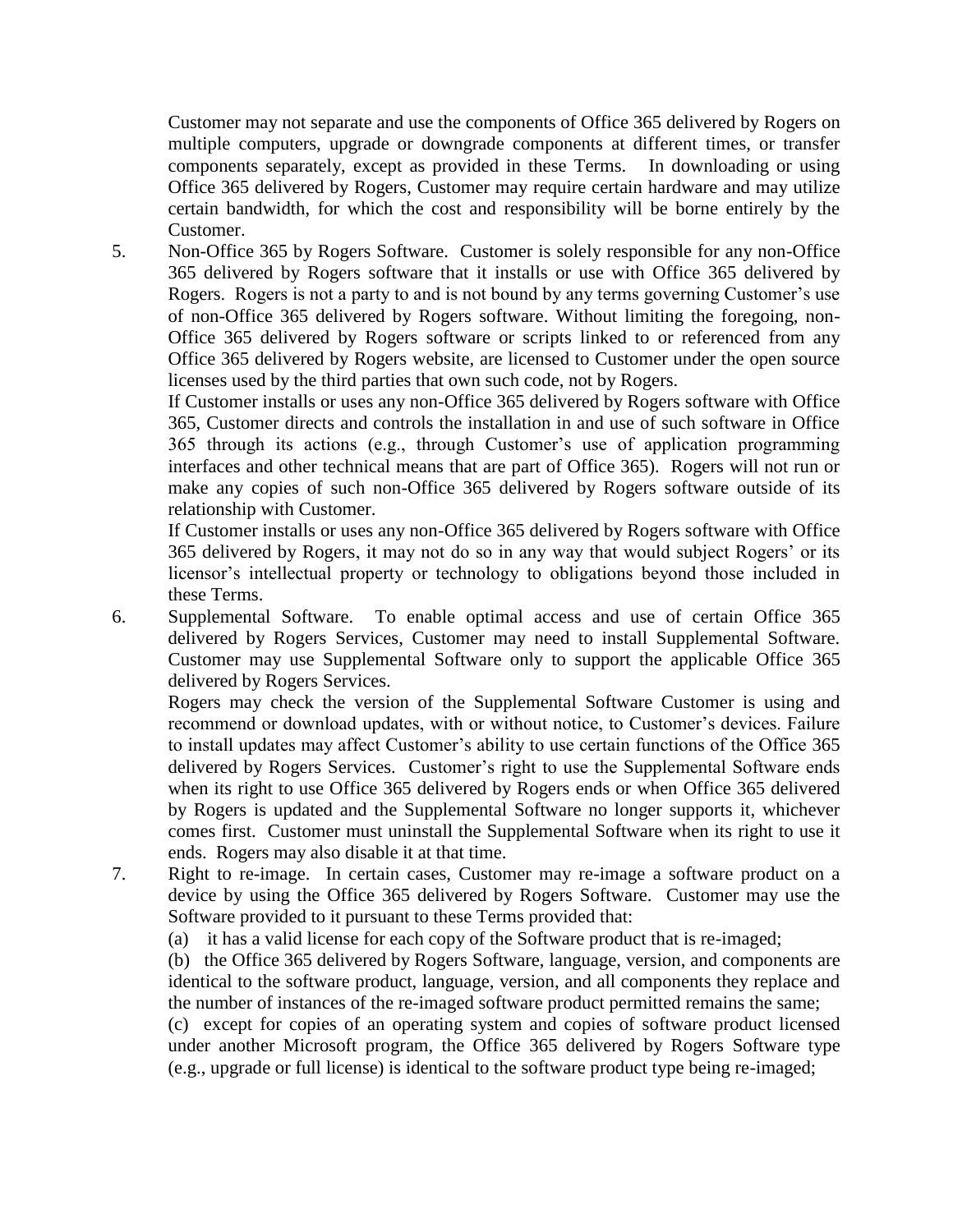(d) Customer complies with any specific requirements for re-imaging identified by Rogers or its licensor; and

(e) Customer agrees that re-images made under this subsection remain subject to the terms and use rights provided with the Software product upon original purchase.

This subsection does not create or extend any warranty or support obligation.

- 8. Effect of termination or expiration on Office 365 delivered by Rogers. With the exception of Trial Services, which are described in Section 91 above, if the Customer's Commitment Period expires or its rights under these Terms are terminated by Rogers, then Customer must delete all copies of Office 365 delivered by Rogers Software licensed under these Terms and destroy any associated media. Rogers may ask you to provide written certification of the deletion and destruction. Upon expiration or termination of these Terms for Office 365 delivered by Rogers, the Customer will have ninety (90) days to retrieve and migrate its data from Office 365 delivered by Rogers platform. Upon the conclusion of this ninety (90) day period, Rogers and/or its licensor shall have the right to delete and destroy all of Customer's data remaining on the Office 365 delivered by Rogers platform, without liability to the Customer.
- 9. Limited Warranty. Rogers warrants that the Office 365 delivered by Rogers Software will perform substantially as described in the applicable Materials. The warranty period for this limited warranty is one (1) year from the date Customer first installs or utilizes the applicable Office 365 delivered by Rogers Software. This limited warranty is subject to the following limitations:

(a) any implied warranties, guarantees or conditions not able to be disclaimed as a matter of law will last one (1) year from the start of the limited warranty;

(b) this limited warranty does not cover problems caused by accident, abuse or use of Office 365 delivered by Rogers in a manner inconsistent with these Terms;

(c) this limited warranty does not apply to problems caused by the failure to meet minimum system requirements; and

(d) this limited warranty does not apply to free, trial, pre-release or beta versions of Office 365 delivered by Rogers.

If Rogers fails to meet any of the above limited warranties and Customer notifies Rogers within the warranty period that Office 365 delivered by Rogers does not meet the limited warranty, then Rogers will, at our option, either (1) return the price paid or (2) repair the Office 365 delivered by Rogers Software.

These are Customer's only remedies for breach of the limited warranty, unless other remedies are required to be provided under applicable law.

- 10. Professional Services. The Customer also has the option of purchasing the Professional Services, including but not limited to the configuration of the Customer's Office 365 delivered by Rogers account, the configuration of Customer's users, and the migration of Customer's existing email data to Office 365 delivered by Rogers. These Professional Services would be provided by a Rogers' subcontractor, and would be subject to the terms of a Statement of Work between the Customer and Rogers.
- 11. Unintended Use. Office 365 delivered by Rogers is not intended, and should not be used, for the following purposes:

(a) if you are a Canadian federal or provincial government or government agency, or an employee or agent thereof;

(b) if you intend to transmit data that is subject to foreign export controls;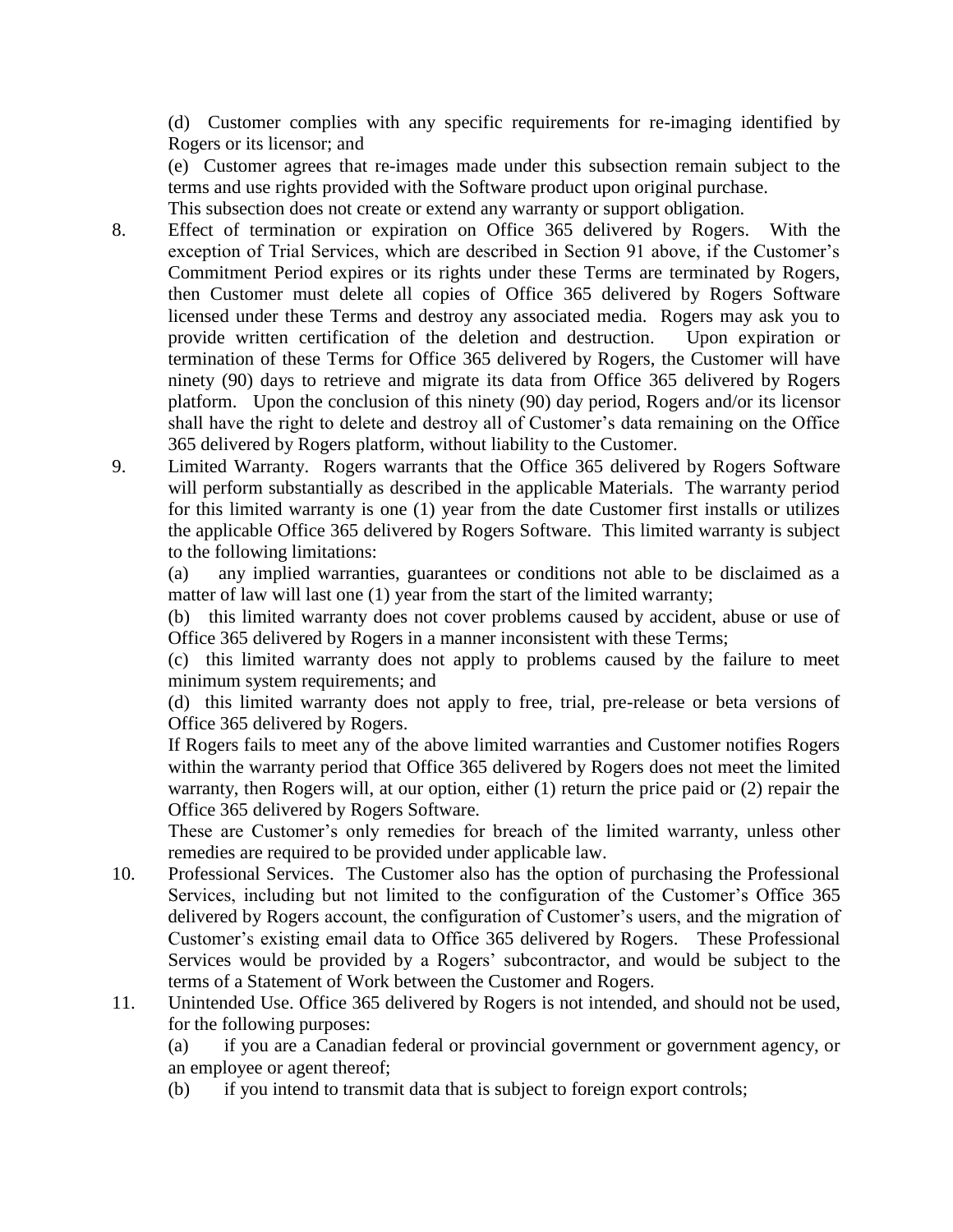(c) if you have a license to use Content that limits your usage to a particular jurisdiction, and you intend to use Office 365 delivered by Rogers to access such Content from outside of the intended jurisdiction;

(d) if you intend to transmit data that contains Personal Health Information, as that term is defined in applicable Personal Health Information Protection legislation.

## **Conditions specific to Rogers Voice with Skype for Business**

- 12. Rogers Voice with Skype for Business Services ("Rogers Voice with Skype for Business") are certain mobile telephony Services, including local voice access, instant messaging, long distance calling, international calling, video conferencing, VoIP and other features as determined by Rogers and its supplier in their sole discretion. Rogers Voice with Skype for Business requires that the Customer have an existing Microsoft Office 365 software license, and requires that the Rogers Voice with Skype for Business add-on license is purchased for each user that the Customer wishes to have use of Rogers Voice with Skype for Business. Rogers grants Customer licenses for the number of copies of the Rogers Voice with Skype for Business add-on licenses that Customer ordered. Add-on licenses must be assigned to a single user. Cancellation or termination of either the Customer's add-on license(s) or the Microsoft Office 365 license(s) will result in the Rogers Voice with Skype for Business Services ceasing to be available for the Customer's use.
- 13. Rogers provides the voice connectivity and phone number integration with Microsoft to provide the Rogers Voice with Skype for Business Services. All other components of the Rogers Voice with Skype for Business Services are not controlled by or provided directly by Rogers. Rogers Voice with Skype for Business is not a wireless PSTN service and is not governed by any regulations relating to wireless services.
- 14. Rogers Voice with Skype for Business is subject to a monthly recurring Fee. When using Rogers Voice with Skype for Business Services to make an outgoing voice call to any Canadian phone number from anywhere around the world, Customer will not incur additional airtime, pay-per-use, overage or long distance charges. You will also not incur any additional airtime, pay-per-use, overage or long distance charges for receiving an incoming voice call from anywhere around the world. However, any internet service charges, data usage charges and overage rates (if applicable) will apply in accordance with your Rogers or third party internet service package and/or smartphone data package or plan being used to access the Rogers Voice with Skype for Business Services.
- 15. Customer is solely responsible for purchasing telephony equipment and Rogers Voice with Skype for Business optimized peripherals, including headsets, IP desk phones, etc. that are compatible with Rogers Voice with Skype for Business, and for the ongoing support and maintenance of such equipment. A Rogers Voice with Skype for Business Software license can be downloaded on up to five (5) devices which the Customer owns or controls, in accordance with the Office 365 delivered by Rogers terms described above.
- 16. Rogers Voice with Skype for Business is only accessible through the Lync/Skype for Business applications installed on a user's device(s). It cannot be accessed using a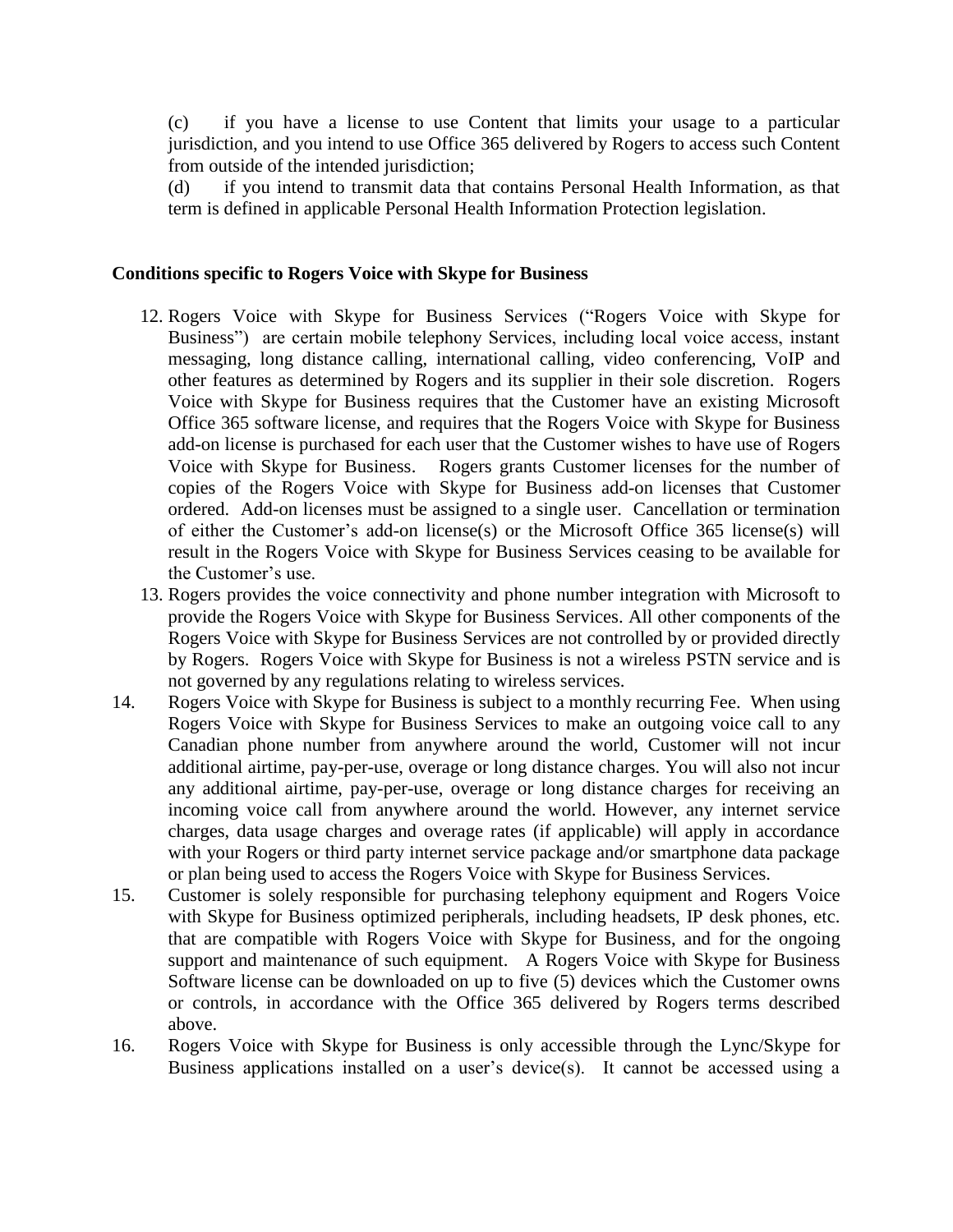device's SIM card, nor via the circuit switched telephone network. A user must be connected to the internet to access the Rogers Voice with Skype for Business Services.

- 17. Customer agrees that the purchase of Rogers Voice with Skype for Business requires either a current Rogers business account in good standing, to which all Rogers Voice with Skype for Business charges will be applied, or the ability for Rogers to bill these charges to a pre-authorized credit card. If you request that your bank/credit card If you request that your bank/credit card. company perform a chargeback without first contacting Rogers, and Rogers subsequently determines that the charges at issue are not erroneous, Rogers reserves the right to take any available legal action except where prohibited by law. You also acknowledge that Rogers will use the billing address that you provide or that is associated with your Rogers business account for the purposes of calculating applicable taxes.
- 18. You hereby confirm and accept that Rogers Voice with Skype for Business Services do not support any of the following privacy safeguards: delivery of a privacy indicator when invoked by an end-customer; provision of automated universal per-call blocking of calling line identification; provision of per-line call blocking of qualified end-customers; disallowance of Call Return to a blocked number; and the provision of universal call trace. You further confirm that Rogers does not control the features and functionality available through Rogers Voice with Skype for Business, and that such features and functionality may change or be cancelled without notice. You hereby release Rogers of any and all liability related to such change or cancellation of features or functionality.
- 19. You understand that and agree that numbers requested from Rogers may not be available, and that you are not the owner of any local telephone number assigned to you by Rogers. You understand and agree that Rogers may from time to time need to change the telephone number assigned to you (due to an area code split or for any other reason). You understand that unless you arrange with a new service provider to port your Rogers number to that new service provider, the number assigned to you will be reassigned upon termination of your Service. Rogers and its service providers will not be liable for any damages (including consequential or special damages) arising out of any such reassignment. You should not order any printed material, such as business cards or stationary, showing a Rogers Voice with Skype for Business number until that number is confirmed as activated.
- 20. Your Rogers Voice with Skype for Business voicemails or instant messages will be stored and saved in your Microsoft Office 365 Outlook account. You agree that Rogers and its service providers have no responsibility or liability whatsoever for the deletion or failure to store any voicemail messages, any call-log information and/or other communications maintained or transmitted by the Rogers Voice with Skype for Business Services.
- 21. The transmission of unsolicited calls or messages using the Rogers Voice with Skype for Business Services is regulated by the Canadian Radio-Television and Telecommunications Commission. Distribution of unsolicited voicemail, broadcast and instant messages through the Rogers Voice with Skype for Business Services is prohibited. You shall not use the Rogers Voice with Skype for Business Services to send or transmit any unsolicited communications or advertisements and understand that, if you do, Rogers may immediately terminate your right to use the Rogers Voice with Skype for Business Services without any liability of any kind.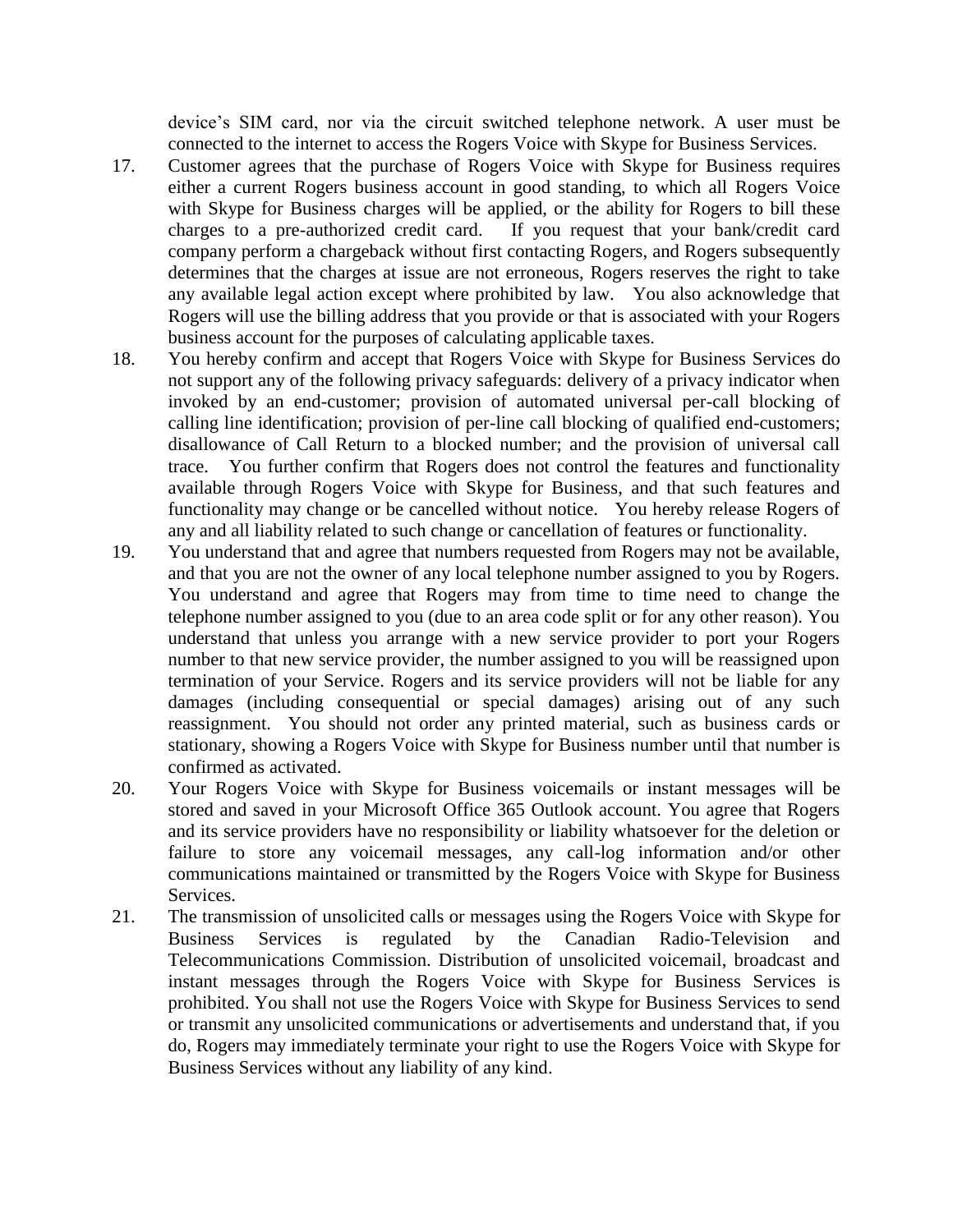- 22. The third party supplier of Rogers Voice with Skype for Business Services offers a feature that allows voicemails to be converted to text that can be purchased and activated by you. You understand and agree that Rogers' voice-to-text feature may not accurately transcribe the recorded voice message. You are solely responsible for checking the original voicemail and verifying the accuracy of the message when using any and all voice-to-text features.
- 23. Rogers Voice with Skype for Business Services do not support 0+ or operator assisted calling (including, without limitation, collect calls, third party billing calls, 900 or calling card calls). The Rogers Voice with Skype for Business Services may not support 3-1-1, 5-1-1 and/or other n11 calling (other that certain specified dialing such as 9-1-1 and 7-1- 1, which are provided for elsewhere in these Terms of Service) in one or more (or all) service areas.
- 24. he Rogers Voice with Skype for Business Services allow you to dial 7-1-1 to reach Telecommunications Relay Services (TRS). TRS enables persons with hearing or speech disabilities to access the public telephone system to communicate with voice telephone users through a communications assistant at a TRS relay centre. Because the Rogers Voice with Skype for Business Services allow you to use a phone number that may not reflect your geographic location, 711 calls made using the Rogers Voice with Skype for Business Services may not be routed to the appropriate TRS centre for your geographic location.
- 25. Rogers Voice with Skype for Business Services are provided either over a Session Initiation Protocol (SIP) Service provided by Rogers, or, where a SIP Service cannot be provided or the Customer is using the Rogers Voice with Skype for Business Services in a mobile environment, over the public Internet. Only one end user can be assigned to each Rogers Voice with Skype for Business instance.
- 26. By becoming a Rogers Voice with Skype for Business Services customer, you agree that Rogers or its supplier(s) will become the provider of all long distance services associated with Rogers Voice with Skype for Business Services. Where the Rogers Voice with Skype for Business Services are provided over a SIP Service provided by Rogers, the long distance services will be as described elsewhere in these Terms of Service. Where Rogers Voice with Skype for Business Services are provided over the public Internet, the Customer will have the option of using Internet-based VoIP calling, such as Skype, or such rates as are described upon ordering of the Rogers Voice with Skype for Business Services. International long distance services provided over the Rogers Voice with Skype for Business Services will be charged in accordance with the rates set out here: http://www.rogers.com/web/content/wireless\_ron?setLanguage=en&setProvince=ON#,T abset--1. In addition, certain Rogers Voice with Skype for Business Services features, such as call transfer to a wireless device, might result in additional wireless data and/or voice charges by your wireless carrier, for which you are responsible.
- 27. In order to use Rogers Voice with Skype for Business Services in conjunction with a personal device, the Customer is required to download the Lync/Skype for Business software application for each type of Customer device. The use of such applications is subject to additional terms and conditions which are provided upon download.
- 28. You are responsible for downloading and installing any necessary or recommended Skype for Business applications on your device(s) to use the Rogers Voice with Skype for Business Services. These applications are downloadable through various internet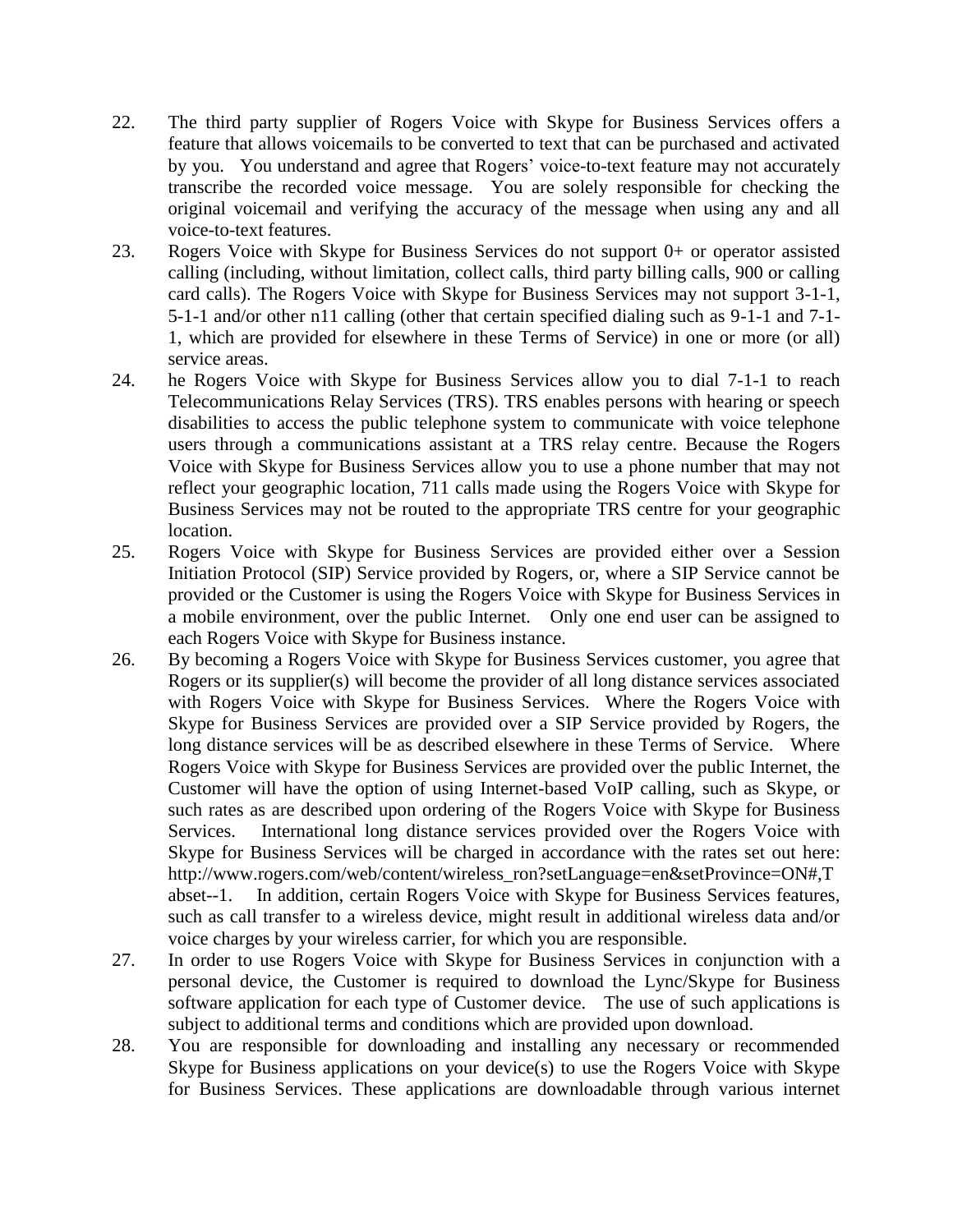websites or App stores. Computer hardware requirements are determined by the operating system and browser. Voice and telephony features require a microphone and speakers, headset with microphone, or equivalent device compatible with the computer. Video features require a video device compatible with the computer. For detailed information about system requirements, please refer the Rogers minimum system and browser requirements in the Materials/Rogers.com for more details.

- 29. In order to use the Rogers Voice with Skype for Business Service, you will need to register your account on the Microsoft Online Portal (MOP). Rogers representatives may be able to assist you with your registration. All MOP functionalities, including user creation, configurations, assigning Auto Attendant and Outlook Voice Access, etc. are controlled by Microsoft, and you must abide by Microsoft's terms and policies regarding use of MOP.
- 30. Rogers Voice with Skype for Business is a best commercial efforts service, with no guarantee of Quality of Service related to voice connectivity on account of its reliance on the public internet and/or mobile cellular data networks. The quality of the voice connectivity is dependent on the internet bandwidth speeds. Please refer to the Rogers recommended bandwidth speeds in the Materials for more details.
- 31. Rogers Voice with Skype for Business requires a user to be signed in with their correct username and password on a minimum of one endpoint/device in order to use the Services. Customer is responsible for the security and safekeeping of its users' usernames and passwords. Rogers recommends that users only remain signed in on an endpoint/device when they are in close proximity to that endpoint/device, and that each user use the security features (passwords, screen time-outs, etc.) of each endpoint/device to protect the confidentiality and privacy of the Services and that user's credentials. If a user is signed in on multiple endpoint/devices, an incoming phone call will ring to all endpoint/devices, but can only be received on one endpoint/device.
- 32. Additional Rogers Voice with Skype for Business features can be purchased by Customer at an additional charge, including US outgoing calls add-on, International outgoing calls add-on, etc. The terms and conditions and pricing associated with such additional features are described in the Materials, including the relevant sections of [www.rogers.com.](http://www.rogers.com/)
- 33. Each Rogers Voice with Skype for Business Customer account will be entitled to a single business directory phone listing, which will be associated with the account's primary phone number.

## **9-1-1 LIMITATIONS OF ROGERS VOICE WITH SKYPE FOR BUSINESS SERVICES**

34. Rogers Voice with Skype for Business Services allow you to make or receive telephone calls over the Internet to or from the public switched telephone network. The nature of Rogers Voice with Skype for Business Services, while appearing similar to traditional telephone calling services, create unique limitations and circumstances, and you acknowledge and agree that differences exist between traditional telephone service and Rogers Voice with Skype for Business Services, including a difference in the way 9-1-1 emergency services are reached.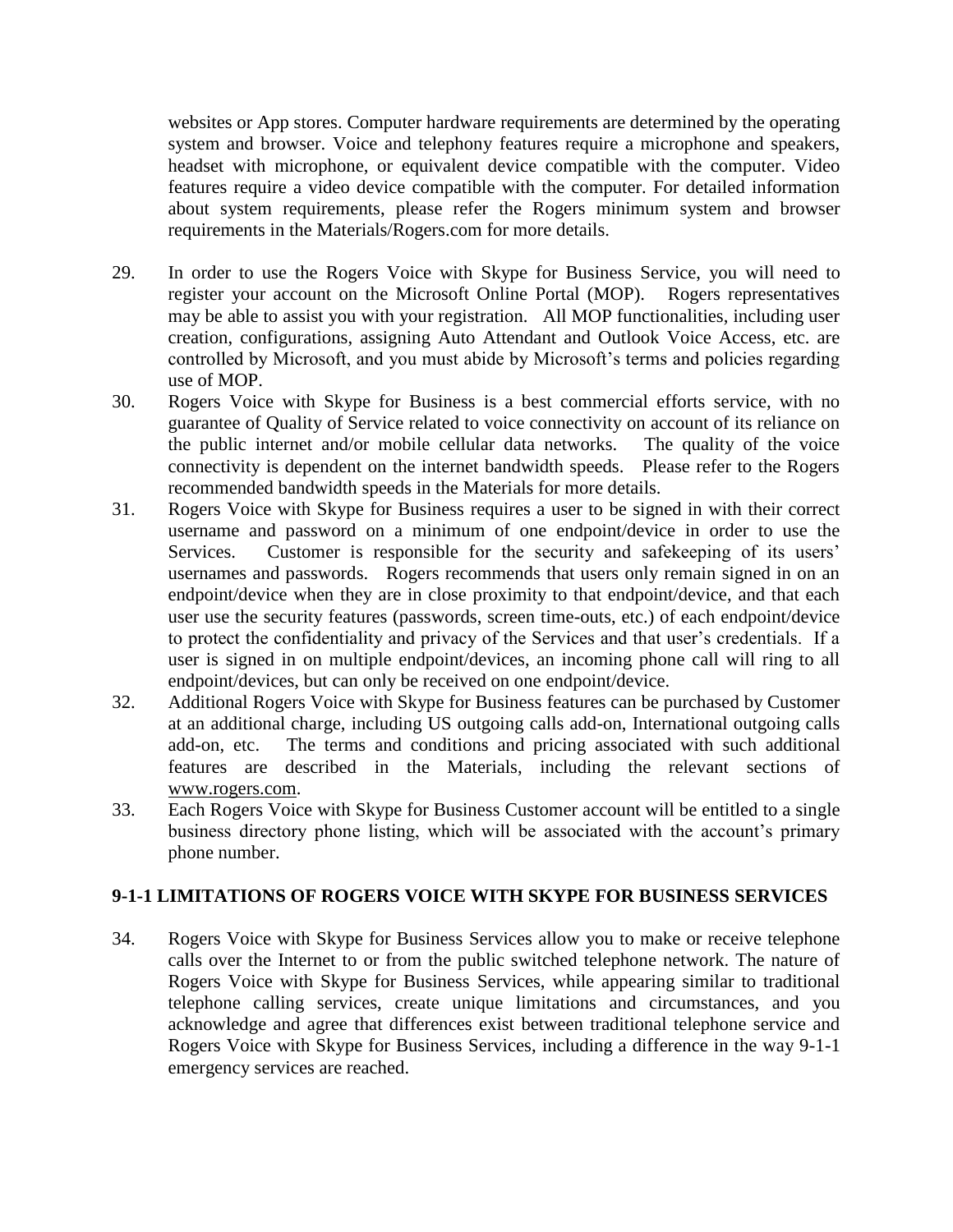- 35. 9-1-1 Service: Because of the unique nature of Rogers Voice with Skype for Business Services telephone calls, emergency calls to 9-1-1 through your Rogers Voice with Skype for Business Services will be handled differently than traditional phone service. The following provisions describe the differences and limitations of 9-1-1 emergency calls, and you hereby acknowledge and understand the differences between traditional 9-1-1 service and Rogers Voice with Skype for Business calls with respect to 9-1-1 calls placed to emergency services from your account as described below.
- 36. Rogers Voice with Skype for Business Services must be connected to the internet (either through Ethernet, Wi-fi or the cellular device data network) in order to make or receive 9- 1-1 emergency calls. A Rogers Voice with Skype for Business user must also be signed into their Skype for Business account with their correct username and password in order to place or receive a 9-1-1 emergency call. Additionally, if a user is signed onto Skype for Business via multiple devices, any emergency 9-1-1 callback will ring to all active devices, and it is the user's responsibility to ensure that the emergency 9-1-1 callback is received on the correct device. This can be accomplished by keeping all active devices in a locked state when they are not in use, or by signing out of Skype for Business when away from a particular device.
- 37. When you make a 9-1-1 emergency call, the Rogers Voice with Skype for Business Services will route your 9-1-1 call through a third-party specialized call centre that handles emergency calls. The emergency call centre will then route your call to the Public Safety Answering Point ("PSAP") corresponding to the Registered Location on your account. However, because you can move your Rogers Voice with Skype for Business Services between locations, and because, for technical reasons, the emergency call centres may not have your name, location or contact information available, you must be prepared to immediately inform the emergency operator of your location and contact particulars any time you call 9-1-1.
- 38. The Rogers Voice with Skype for Business Services will attempt to automatically provide the PSAP dispatcher or emergency service operator with the name, address and telephone number associated with your account. However, if for technical reasons, the dispatcher receiving the call is not able to capture or retain your name, phone number or physical location, you must immediately inform the dispatcher of your location (or the location of the emergency, if different) when making a 9-1-1 emergency call. If you are unable to speak, the dispatcher may not be able to locate you if you have failed to update your Registered Location information.
- 39. You are responsible for providing, maintaining, and updating correct contact information (including name, address where you will be using the Rogers Voice with Skype for Business Services and telephone number) with your account at least twice per year, and every time the primary location associated with a device is changed. If you do not correctly identify the actual location where you are located, or if your account information has recently changed or has otherwise not been updated, 9-1-1 calls may be misdirected to an incorrect emergency response site.
- 40. If you do not update your Registered Location, 9-1-1 calls you make with the Rogers Voice with Skype for Business Services will be routed based on your previously provided Registered Location and therefore may not be routed to the appropriate PSAP for your current location. In addition, because Rogers will, where possible, automatically transmit your Registered Location to the PSAP, you must update your Registered Location to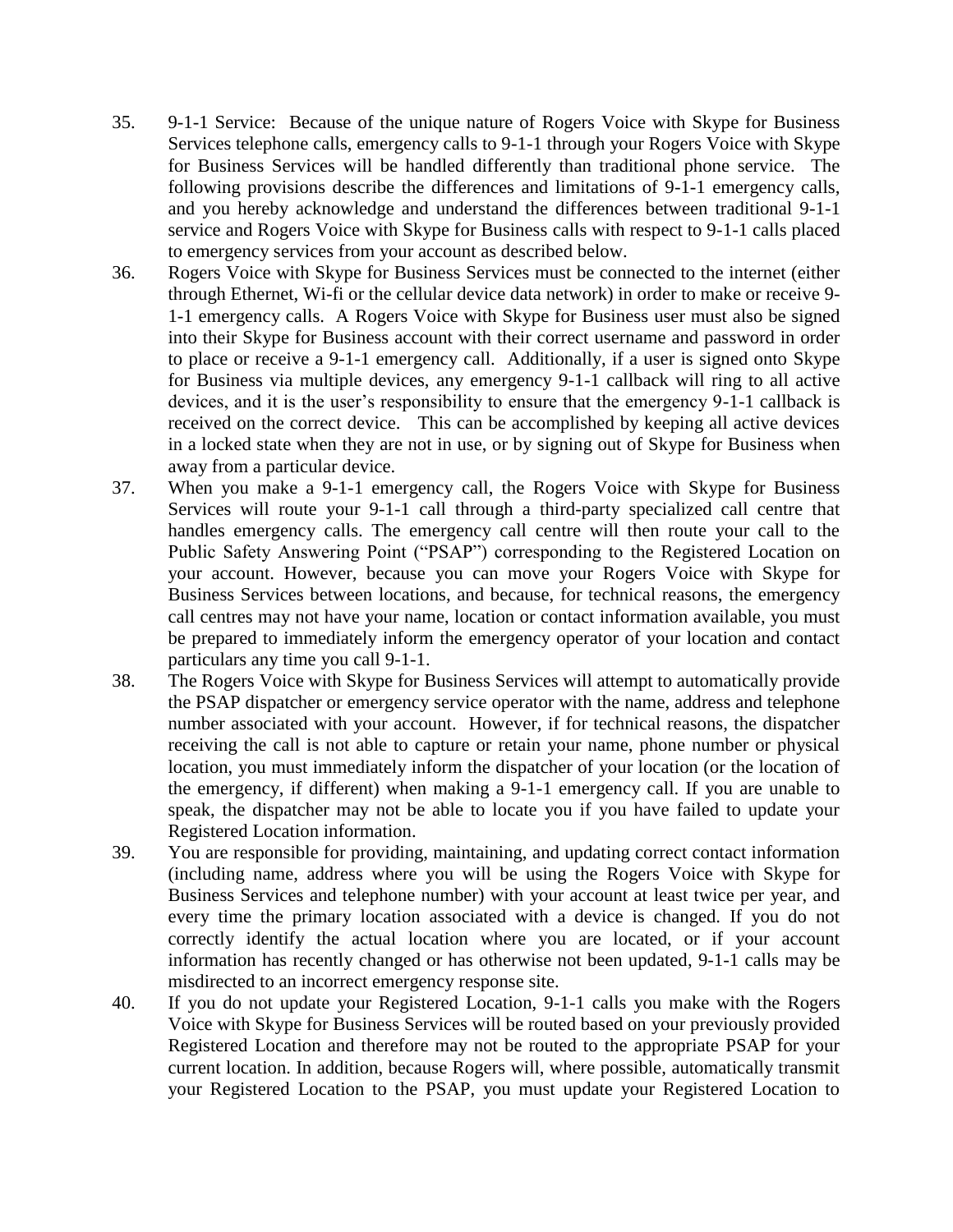ensure that Rogers transmits accurate location information to the PSAP. You may update your Registered Location at any time by logging on to your online account or calling 877-274-3375. For purposes of 9-1-1 dialing, you may only register one Registered Location at a time for each Rogers Voice with Skype for Business line. You agree to provide true, accurate, current and complete Registered Location information to Rogers as part of the service activation process and to update as soon as possible your Registered Location with true, accurate, current and complete information whenever you use your Rogers Voice with Skype for Business Services from a new location. If you provide Registered Location information that is, or that Rogers suspects to be, false, inaccurate, not current, or incomplete, Rogers has the right to suspend or terminate the Services and refuse any and all current or future use of all Services or any portion thereof. Rogers will not, however, disable your ability to make a 9-1-1 call during any service suspension.

- 41. You must not disconnect the 9-1-1 emergency call until told to do so by the dispatcher, as the dispatcher may not have your number or contact information. If you are inadvertently disconnected, you must call back immediately.
- 42. For technical reasons, including network congestion, it is possible that a 9-1-1 emergency call will produce a busy signal or will take longer to connect when compared with traditional 9-1-1 calls.
- 43. For technical reasons, the functionality of 9-1-1 Rogers Voice with Skype for Business Services emergency calls may cease or be curtailed in various circumstances, including but not limited to: failure of service or your service access device – if your system access equipment fails or is not configured correctly, or if your Rogers Voice with Skype for Business Services are not functioning correctly for any reason, including power outages, Rogers Voice with Skype for Business Services outage, suspension or disconnection of your Services due to billing issues, network or Internet congestion, or network or Internet outage in the event of a power, network or Internet outage; you may need to reset or reconfigure system access equipment before being able to use the Rogers Voice with Skype for Business Services, including for 9-1-1 emergency calls; and changing locations – if your move your system access equipment to a location other than that described in your account information or otherwise on record with Rogers.
- 44. If you are not comfortable with the limitations of 9-1-1 emergency calls, Rogers recommends that you not purchase Rogers Voice with Skype for Business Services, or consider an alternate means for accessing traditional 9-1-1 emergency services. We recommend that you keep an alternative phone service handy to increase the reliability of your access to emergency services during any service interruption.
- 45. You are responsible for notifying, and you agree to notify, any user or potential Rogers Voice with Skype for Business users of your Rogers Voice with Skype for Business Services of the nature and limitations of 9-1-1 emergency calls on the Rogers Voice with Skype for Business Services as described herein. Rogers and its service providers disclaim all responsibility for the conduct of PSAPs and all other third parties involved in the provision of emergency response services. Rogers and its service providers do not have any control over PSAPs and are therefore not responsible for whether they answer 9-1-1 calls made using the Rogers Voice with Skype for Business Services, how they answer these calls, or how they handle these calls. Rogers and its service providers rely on third parties to assist in the provision of 9-1-1 services, and disclaim any and all liability for acts or omissions by third parties in the provision of 9-1-1 services. Neither